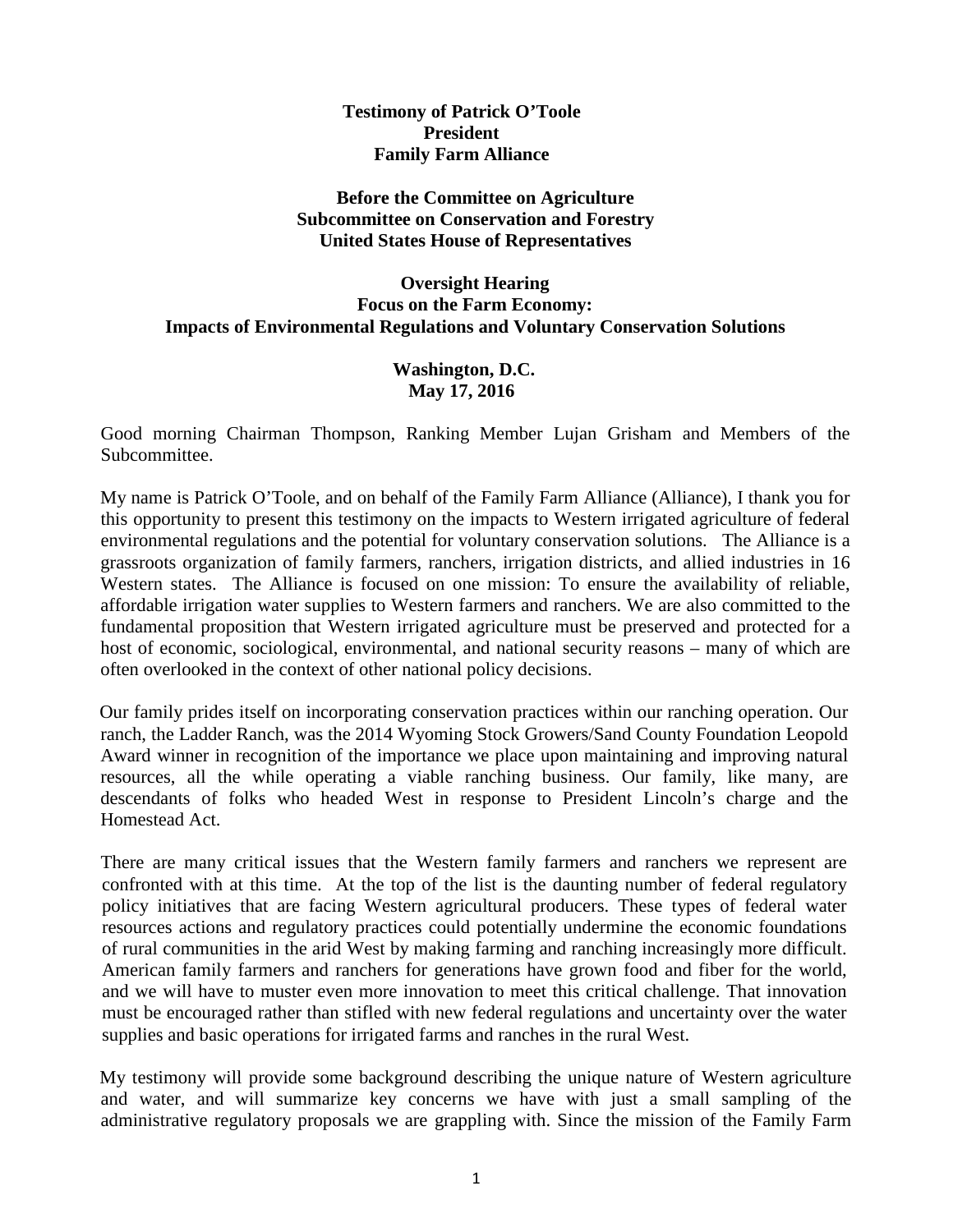Alliance is water-focused, our emphasis in this testimony will similarly place more attention on those regulations that can impact water use for Western farmers and ranchers. However, this testimony is also intended to demonstrate the conservation and open-space benefits provided by Western farms and ranches, and also to investigate the unique opportunities to advance further voluntary, grassroots-driven conservation efforts in those areas.

## **I. THE UNIQUE NATURE OF WESTERN AGRICULTURE**

It is critical to understand the wide variety of types of Western agriculture (defined as those activities occurring west of the  $100<sup>th</sup>$  $100<sup>th</sup>$  meridian<sup>1</sup> where rainfall is generally below 20 inches per year) and the unique nature of Western agricultural challenges. Vast differences exist between the circumstances faced by Western producers and their counterparts in the Eastern, Southern and Midwestern regions. These primarily derive from three drivers that have tremendous impacts on Western farmers and ranchers: (1) the large amount of federally-owned lands in the West; (2) explosive population growth in recent decades (expected to continue into the future); and (3) the recent rapid and proposed development of energy resources.

The unique nature of the West presents challenges and opportunities to find creative solutions. Western food and fiber producers face many core challenges today, including:

- Attempting to align agricultural and food production with improved environmental outcomes;
- Seeking ways to find common ground with the urban public; and
- Water scarcity and competition with other demands, including growing water needs for expanding energy development. Regulatory challenges, climate change and an aging water infrastructure complicate efforts to find meaningful long-term solutions.

This testimony seeks to provide perspective on these matters and offers specific recommendations in several areas important to Western agriculture: water supply, conservation of biological diversity and nature resources, and immigration policy. It also offers reflections on the future role of the federal government. One of the defining principles underscored in this testimony is that policymakers need to change the model from "top-down" federal management to an emphasis on partnerships among private, public and non-governmental interests in order to take care of landscapes and produce food.

The recommendations proposed here can help keep Western agriculture productive and profitable, which promotes sound communities, viable economies and healthy landscapes in the West. Good policies will drive the programs and activities that lead to great public investments. These will pay for themselves over and over and demonstrate positive long-term impacts.

<span id="page-1-0"></span><sup>&</sup>lt;sup>1</sup> Source: Intermountain West Joint Venture. 2013 Implementation Plan – Strengthening Science and Partnerships. Intermountain West Joint Venture, Missoula, MT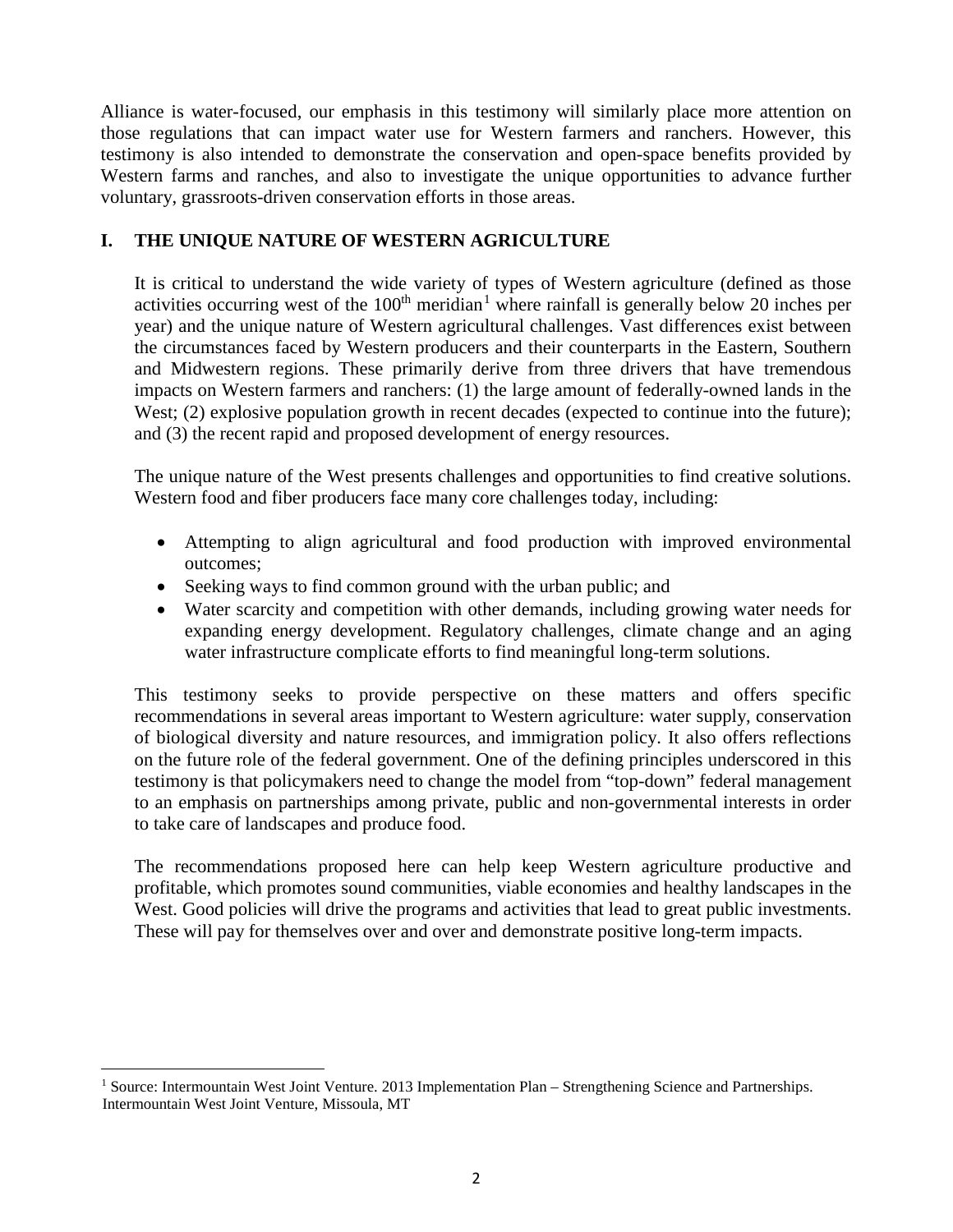## **II. WESTERN WATER REGULATORY CONCERNS**

#### **A. Overview**

Water is the key to economic, social and environmental prosperity in the American West. Food security is as vital to our homeland security as other national security concerns, and the certainty and stability of the production of food and fiber on Western irrigated lands is critical to our nation's and the world's ability to feed a growing human population. As the West's population has grown, water issues have become increasingly important - and polarized. Growing urbanization has led to increased public demand for available water supplies to provide recreational and environmental benefits. This places heavy demands on Western water supplies, which were historically developed and continue to be relied upon for the production of agricultural goods.

Contributing to the loss of productive agricultural land in the Western United States is growing competition to secure agricultural water rights--some of the most senior water rights in the West--to meet growing municipal, energy and environmental demands. In essence, agricultural water has become the default water supply for meeting other demands in the modern West. Unfortunately, the only large potential for moving agricultural water to other uses will come from fallowing great swaths of farmland and transferring that water to meet other demands, which has grave implications for our country's ability to produce food for a growing world population. This factor alone could significantly threaten the luxury Americans currently enjoy – spending a very low percentage of their disposable income on food. These issues and other growing domestic and global food security and scarcity concerns must be considered as federal water policies are developed and implemented.

#### **B. Regulatory Challenges and Recommended Solutions**

The very significant federal presence in the West presents unique challenges that producers may not face in other parts of the United States, particularly with respect to the reach of the Endangered Species Act (ESA). Federal agency implementation of this law can have very significant impacts on how producers manage land and water. Importantly, once-certain federal water supplies that were originally developed by the Bureau of Reclamation (Reclamation) primarily to support new irrigation projects in recent years have been targeted and redirected to other uses. So, in the West, once certain water supplies – one of the few certainties in Western irrigated agriculture – have now been added to the long list of existing "uncertainties." The ESA and Clean Water Act (CWA) are not working in the West. Environmental pioneers dealt well with the issues of their day, but the water supply and delivery "tools" they built only got us so far. We need to develop the next generation of tools that build on our successes but also recognize our limitations. Today, more than a third of the 3.6 million stream miles in this country are designated as impaired under the CWA. Under the ESA, 28 types of salmon have been listed and none have recovered. Though listing of waters as impaired and species as endangered might be perceived by some as victories, they have by and large not translated to real improvements to the species on the ground.

It is very clear to those who work the land that the ESA and CWA need to be addressed using a performance-based approach. We need to empower those who can actually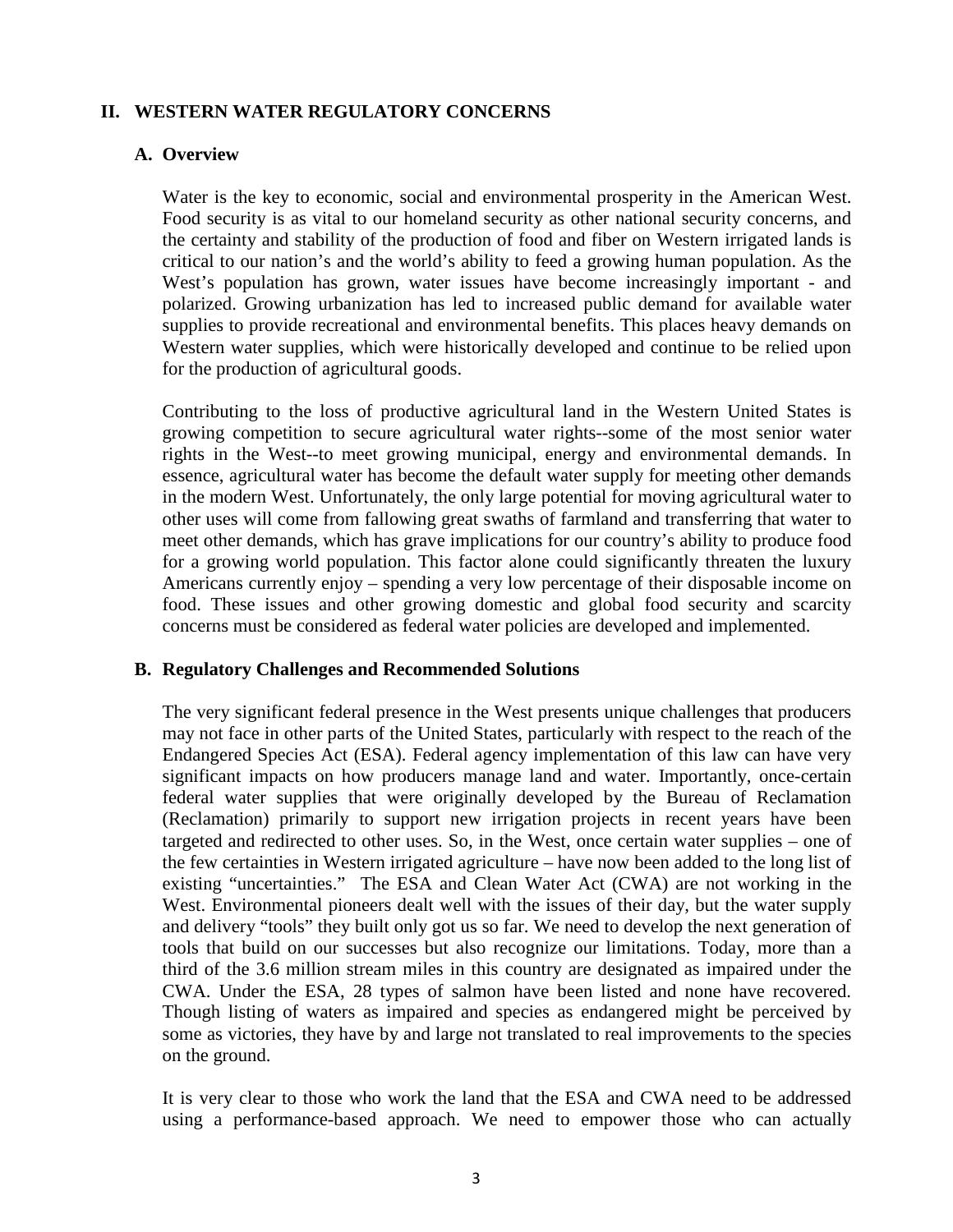implement substantive benefits to their environment; and we believe private landowners are the key here. Of course, these improvements cannot be done mostly out of their own pockets and without appropriate assurances (these activities provide societal benefits and thus should be societal expenses). Secondly, there needs to be regulatory and statutory changes made to these major acts to empower environmental markets and to establish proven approaches and data considerations for decision making. The constructive scientists working for federal and state fish and wildlife agencies are becoming increasingly hamstrung with paperwork and legal deadlines driven by lawsuits from a handful of activist groups. For example, a legal settlement reached between these groups and the Obama Administration could potentially add hundreds more Western species to the ESA list.

A prime factor concerning Western irrigators is the employment of the ESA by federal agencies as a means of protecting single endangered or threatened aquatic species under the ESA by focusing on one narrow stressor to fish: water diversions. For the second time in a decade, Congress in 2010 directed that the National Academy of Sciences (NAS) convene a high-level, independent scientific review of federal restrictions on water deliveries affecting thousands of Western farmers and ranchers. In 2009, those restrictions – based in large part on ESA biological opinions in California's Sacramento-San Joaquin River Delta (Delta) were a primary cause for the water cutbacks and rationing afflicting hundreds of communities throughout the state and the resulting economic devastation in the San Joaquin Valley. The NAS report stated, in part, that the large number of stressors, their effects and interactions in the Delta lead to the conclusion that efforts to eliminate any one stressor (such as water diversions) are unlikely to reverse declines in listed species. Opportunities exist to mitigate or reverse the effects of many stressors. Continued effects analyses, modeling and monitoring are necessary to ensure actions taken to rehabilitate the ecosystem are cost-effective.[2](#page-3-0)

A similar decision to focus exclusively on one stressor – a federal irrigation project – was made by federal agencies in the Klamath Basin in 2001, and that decision and the science used by federal fish agencies to support the decision, was criticized later in a review conducted by the NAS.

The California and Klamath stories are very similar. The NAS stepped in after Klamath Irrigation Project supplies from Upper Klamath Lake were cut off by federal biological opinions under the ESA in 2001. The NAS' objective scientific review<sup>[3](#page-3-1)</sup> concluded that there was insufficient evidence to support these biological opinions in restricting agricultural diversions from the Klamath system, which had led to the near collapse of the local agricultural community. In Klamath, the federal regulators looked at only one of the stressors contributing to the fisheries' decline and they focused on only one solution – cutting off water supplies to agriculture.

<span id="page-3-0"></span><sup>&</sup>lt;sup>2</sup> Sustainable Water and Environmental Management in the California Bay-Delta (2012), NAS Water Science and Technology Board (http://dels.nas.edu/Report/Sustainable-Water-Environmental-Management/13394)

<span id="page-3-1"></span><sup>&</sup>lt;sup>3</sup> Scientific Evaluation of Biological Opinions on Endangered and Threatened Fishes in the Klamath River Basin: Interim Report (2002), NAS Board on Environmental Studies and Toxicology (http://dels.nas.edu/Report/Scientific-Evaluation-Biological-Opinions/10296)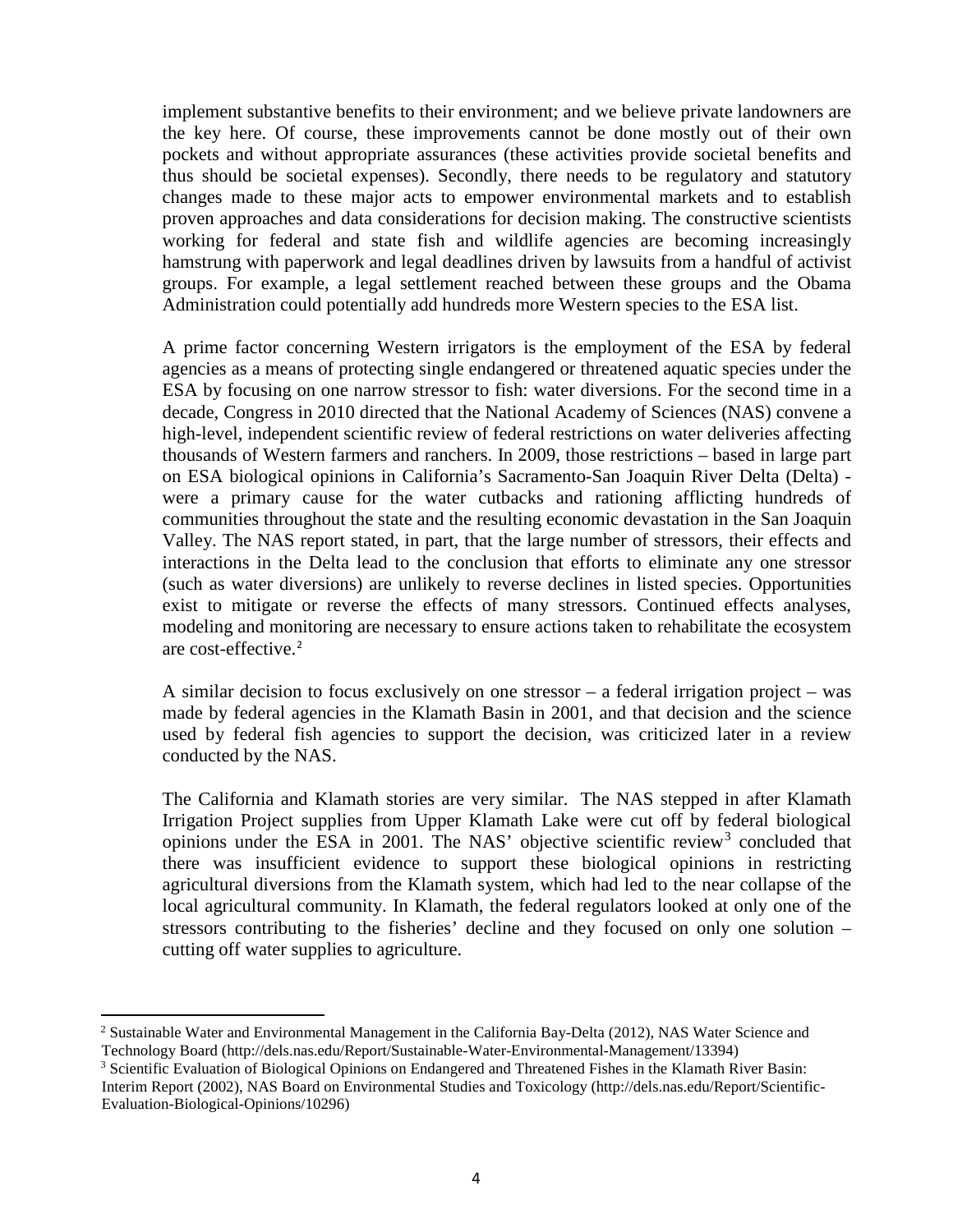Not surprisingly, the listed species apparently are no better off today than they were in 2001, yet the agricultural community struggles with operating capital, input suppliers and sales contracts for agricultural products, due to the lack of a reliable water supply that has been redirected with uncertain benefits to ESA-listed fish. Likewise, in California today, the same federal agencies have refused to assess the impacts of the many stressors affecting the health of the Delta. And, for more than 15 years they have been restricting or cutting off water deliveries, even though their experience during those 15 years have conclusively demonstrated that long-term agricultural water restrictions have not prevented fisheries from declining in the Delta.

As in California, the effects of the Klamath restrictions were immediate and far-reaching, creating losses not just to the economy, but also to wildlife resources as water was diverted away from farms and ranches (and two federal wildlife refuges). And yet, the federal regulators failed to perform any environmental impact analysis before they ordered irrigation water cutbacks in California and Klamath. Clearly, ESA implementation by several biased scientists within federal agencies must also be addressed, primarily with improved peer review and adherence to laws like the Information Quality Act. Best available science is not simply a slogan for federal agencies to trumpet; such science must truly be used in natural resource decision making.

Boots-on-the-ground efforts and actual recovery of species should define success under the ESA, not endless litigation and what appears to be the opportunistic pursuit of attorney's fees by certain environmental groups. According to a recent Government Accountability Office (GAO) report<sup>[4](#page-4-0)</sup>, in just four years, litigating environmental groups raked in more than \$15 million from taxpayers, with some of these groups' attorneys being paid as much as \$500 per hour from the public treasury. These environmentalist lawsuits are the poster child for what has become an environmental litigation industry. While others are busy fixing the problems outside the courtroom, including implementation of the historic Nez Perce Water Rights Agreement (IDAHO) and collaborative efforts by ranchers to prevent listing of the Western sage grouse, litigious groups continue to drain resources and time, distracting everyone from the real goals of the ESA.

The goals of the ESA, CWA, National Environmental Protection Act (NEPA) and other federal environmental laws are laudable. However, these decades-old laws are in need of some targeted reforms, including commonsense changes to make them work better, encourage incentive-driven recovery efforts, and discourage litigation:

- Agencies should focus on applying the ESA in a way that fosters collaboration and efficiency of program delivery and is incentive-driven.
- Standards for scientific and commercial data that are used to make decisions under the ESA must be established.
- Peer review of ESA listing decisions and ESA Section 7 consultations should be provided by a disinterested panel. Administrative guidelines and/or legislation can be crafted to create procedures for that process.

<span id="page-4-0"></span><sup>4</sup> Information on Cases against EPA and FWS and on Deadline Suits on EPA Rulemaking. GAO-15-803T: Published: Aug 4, 2015. Publicly Released: Aug 4, 2015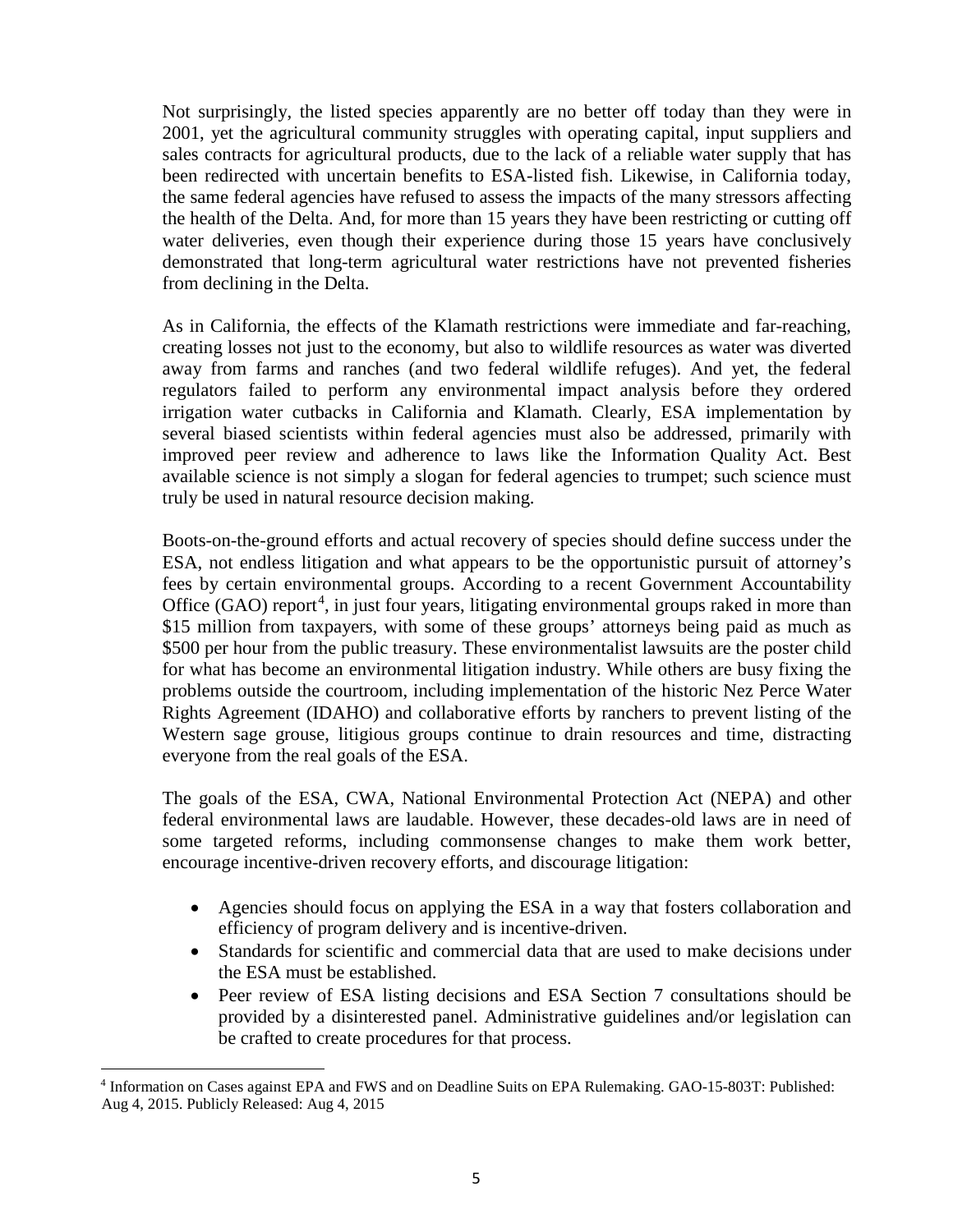- For ESA litigation settlements involving federal environmental agencies, the federal government can provide better oversight on how (and how much) attorney fees are distributed.
- Incorporate ideas for improved "Safe Harbor" for landowners, neighboring landowners and water districts. Programmatic safe harbor (ESA Sec. 9 "take" protections) should be provided for anyone conducting normal operations within a certain radius (probably species dependent) of proposed projects.
- Implement recommendations of the NEPA Task Force<sup>[5](#page-5-0)</sup> (Report to the Council on Environmental Quality on Modernizing NEPA Implementation 2003).
- Implement the recommendations of the 2014 ESA Congressional Working Group<sup>[6](#page-5-1)</sup>. These are incremental measures that help change the paradigm in Western resource management so that we end up limiting dollars spent on litigation instead of habitat protection and food production.

## **C. Concerns with Recent Federal Agency Administrative Actions**

For generations, American family farmers and ranchers have grown food and fiber for the world, and these farmers will have to muster more innovation to meet the critical challenge of producing even more to meet projected future increases in world (and U.S.) demand for these commodities. Such innovation in agriculture must be encouraged by the federal government, rather than stifled with new, top-down federal policies and regulations that create uncertainty over the very water supplies originally developed for irrigated farms and ranches in the rural West. A handful of some of the more troubling administrative developments is further described below.

## 1. Principles and Requirements for Federal Investments in Water Resources

Western farmers and ranchers in the past seven years throughout the Western U.S. have feared that new guidelines intended to clarify Environmental Protection Agency (EPA) and Corps of Engineers (Corps) administration of the CWA and the White House Council on Environmental Quality (CEQ) efforts to create new criteria to guide planning efforts for federal water investments could, in fact, actually bring water project development to a halt. Those fears remain. The process originally proposed by CEQ to implement Principles and Requirements for Federal Investments in Water Resources is daunting, subjective and uncertain, and the costs and delays it would impose could preclude many planning and development efforts. We do not want to see a program that becomes mired in a process that ultimately delays implementation of critical projects. Those projects – especially those that enhance water supplies – already are very timeintensive and costly, and any additional delay for planning and studies will only add to the time frame for providing water supply relief.

<span id="page-5-0"></span> $\overline{a}$ <sup>5</sup> <https://ceq.doe.gov/ntf/report/finalreport.pdf>

<span id="page-5-1"></span><sup>6</sup> <http://lummis.house.gov/uploadedfiles/esaworkinggroupreportandrecommendations.pdf>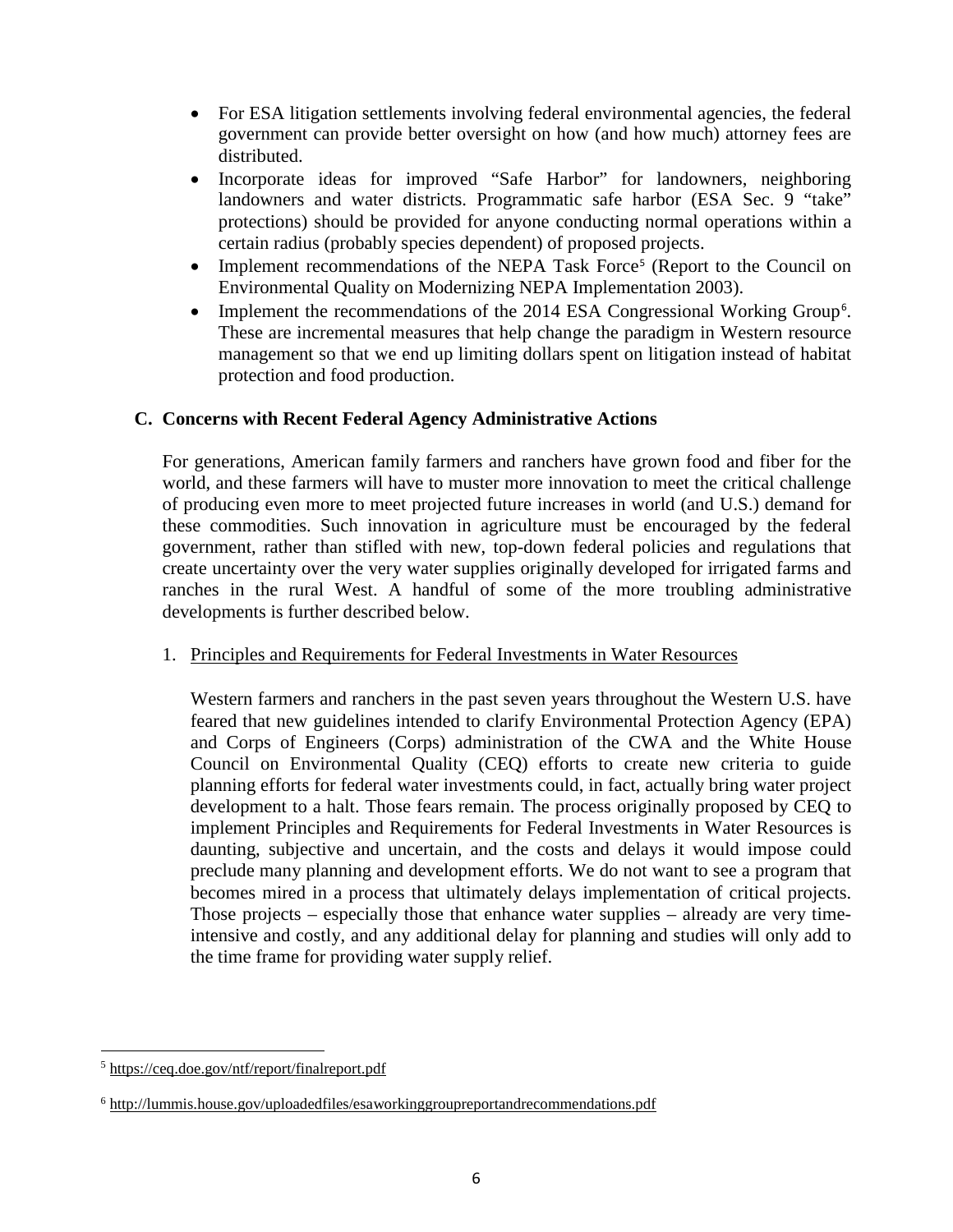### 2. Waters of the U.S.

I have similar concerns regarding the new "Waters of the US" (WOTUS) rule adopted by EPA and the Corps. The WOTUS rule was intended to clarify administration of the CWA jurisdictional issues, but is very uncertain, particularly in areas where Western farmers and ranchers store, move and apply water for irrigation. This uncertainty brings with it the risk of additional regulations, time-consuming and potentially expensive procedures, expanded opportunities for litigation and a shift from local and state water management towards increased federal agency regulation and oversight. I do appreciate that the new CWA rule would theoretically preserve current CWA exemptions enjoyed by the agricultural community such as the agricultural return flow exemption and the agricultural ditch and drain operations exemption. However, I fear that the new rule's approach to defining other water features is so expansive and vague that it will be used by opponents of new storage projects to halt further water development in the West. Our farmers and ranchers simply do not need another layer of difficulty added to a profession that is already saddled with significant challenges.

### 3. EPA's Aquatic Life Hydrologic Alteration Report

Earlier this year, EPA and the U.S. Geological Survey (USGS) issued a draft aquatic life hydrologic alteration report that was developed to serve as a source of information for states, tribes and territories on (1) the natural flow regime and potential effects of flow alteration on aquatic life; (2) CWA programs that can be used to support the natural flow regime and maintain the health of aquatic biota; and (3) a flexible, nonprescriptive framework to quantify targets for flow regime components that are protective of aquatic life.

From the day of its public release, Family Farm Alliance members have raised concerns with this report. For example, the report notes that "Clean Water Act programs can incorporate strategies to protect water quality and aquatic life from the potentially harmful effects of flow alteration..." and "efforts to implement strategies to protect aquatic life from flow alteration will be most effective if numeric targets are identified for flow-regime components that equate to intact and healthy aquatic communities". It appears that EPA is stating that any that results in altering the "natural" landscape is "bad" and shouldn't be done. This is an area that has always been left to the purview of the individual states based upon state constitutional mandates. Because a state-based water right is a private property right, this amounts to a serious threat to state sovereignty and private property rights and is a direct affront to state water laws. Our initial suspicions have been confirmed by others in the agricultural community; please see the commentary prepared by Budd-Falen law firm, of Cheyenne, WY, which I've included as an attachment to this testimony.

## **D. Concluding Remarks on Western Water Challenges**

Western water users face continued challenges on the ground. The destructive tactics of the environmental litigation industry, which drives and legitimizes the biased implementation of federal environmental laws by agencies, have eroded once-certain water deliveries to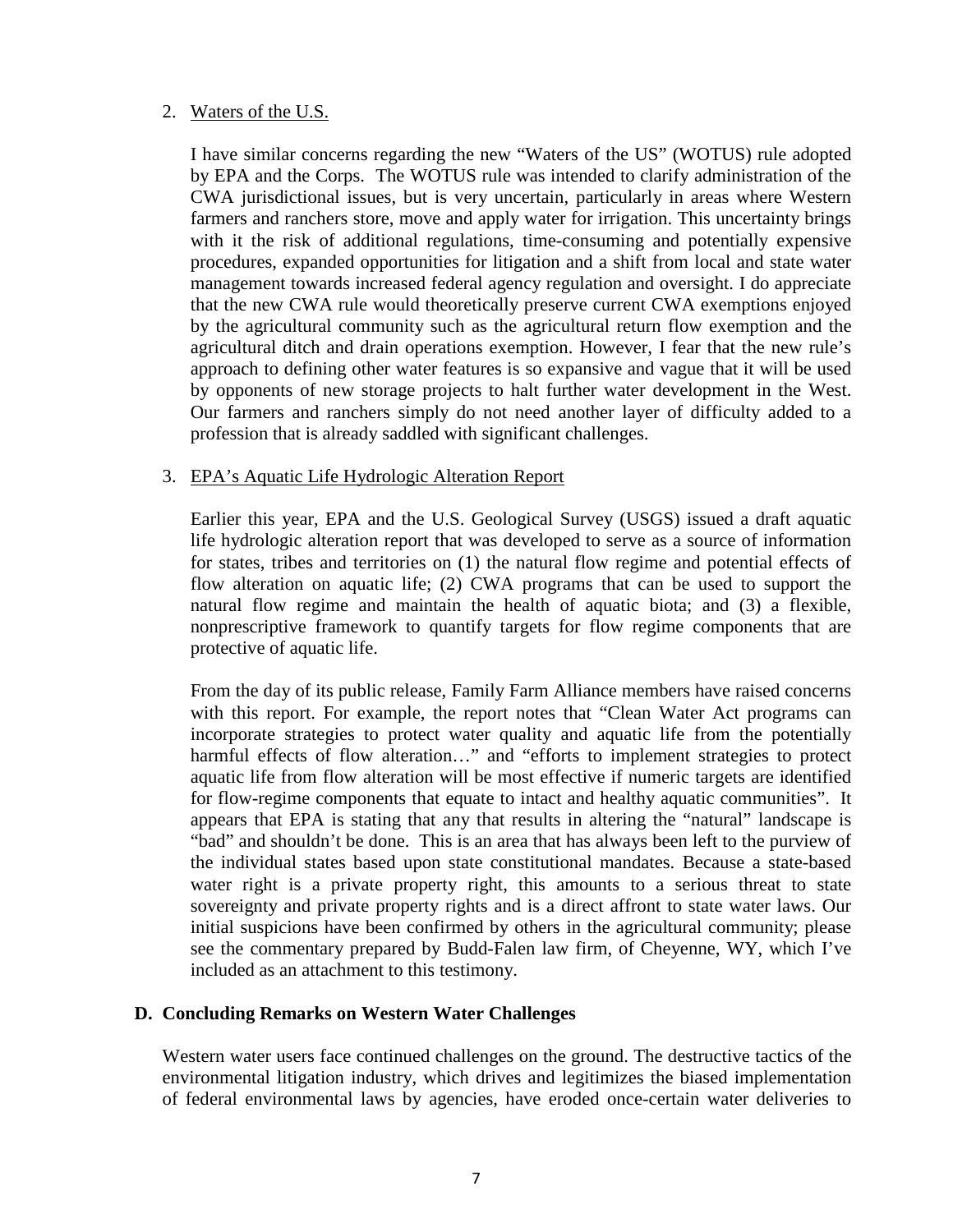Western producers. However, Western taxpayers strongly support<sup>[7](#page-7-0)</sup> water for farmers, and elected officials should be bolstered by that fact as they stand up and provide the strong leadership that is needed to protect family farms and ranches.

Our goal is to find solutions to Western water conflicts that protect our ability to feed ourselves, export food to others and continue to lead the world in agricultural production while finding ways to accommodate the water supply needs of growing urban areas, energy development, recreation, and environmental preservation. Fair, balanced and long-lasting solutions will not come easily. They will require visionary leadership and a firm commitment to sensible, workable policies.

### **III. CONSERVATION OPPORTUNITIES IN WESTERN IRRIGATION AGRICULTURE**

#### **A. Importance of Irrigated Agriculture to Western Waterfowl Habitat**

When something is devalued - or worse, demonized - it becomes easy, even desirable to cast it aside. We believe that the current regulatory regime under-values Western agriculture, and some, not all, environmentalists would have the public and policy-makers believe that growing food is scourge upon the land that should be minimized if not eliminated altogether. Part of the Alliance's mission is to emphasize the economic, cultural and environmental value of farming and ranching in the West, and to have those values recognized by federal laws, regulations and policies. Such an approach to policy making would be in-step with the public appreciation for open space, land trusts, farmer's markets, and the rapidly growing interest in local, sustainable, organic foods.

Rather than focus exclusively on the alleged depredations of Western agriculture, federal regulators need to recognize that many of our wetlands are sustained by irrigated agriculture, and that much of the private farm and ranch lands adjacent to public lands a provide important buffers from developed areas. We run the risk of losing those wetlands, buffer areas and open spaces when agriculture is devalued and demonized by regulatory policies reflecting the agendas of single-purpose interests groups. Instead, Congress and the federal agencies that it oversees should support and advance payment for ecosystem services (PES) programs that create opportunities for partnerships with landowners, businesses, non-governmental organizations (NGO), and agencies that can significantly improve the environment, business climate and quality of life within Western watersheds. I will expand on the PES program a bit further on in my testimony.

<span id="page-7-0"></span><sup>&</sup>lt;sup>7</sup> A 2009 survey released by Colorado State University (Bright Pritchett et al., "Public Perceptions, Preferences, and Values for Water in the West - A Survey of Western and Colorado Residents," Colorado State University Water Institute Special Report No. 17, February 2009) is remarkable for the strong support average citizens from the American West give agriculture, especially in times of drought. The report provides very interesting findings that underscore Western householders support for water storage projects and irrigation over environmental and recreational water needs in times of shortage. Respondents were keenly aware of the potential for long-term water scarcity and how that could impact farmers and ranchers. For example, among Western respondents to the CSU poll, the most popular strategies for meeting long-term needs were to build reservoirs and reuse water, whether it is on private lawns or public landscapes. The least popular alternative was to buy water from farmers. The survey demonstrated broad support in the Western United States for keeping water in agriculture.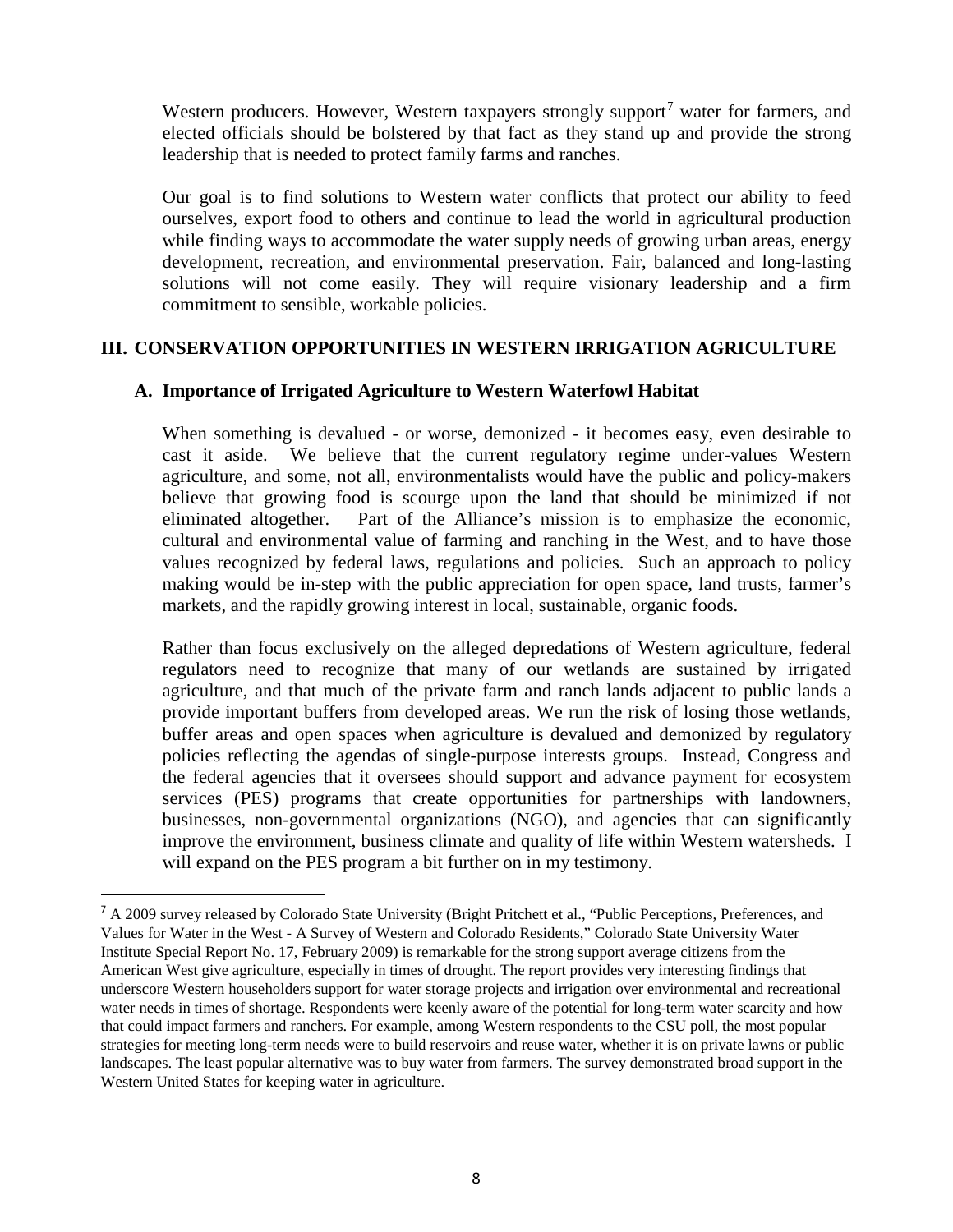Irrigation has increased agricultural productivity in the arid American West, but media coverage often focuses only on how it has altered the natural landscape. However, irrigation projects also provide important benefits to wetlands. In California's Sacramento Valley, rice production provides vitally important surrogate habitat and food for waterfowl and other species. In Northern Colorado, a study by Colorado State University (CSU) researchers found that 92 percent of wetlands were visually connected to the irrigation infrastructure. Though land conversion and water diversions have led to dramatic reductions in historic wetland acreage in some places, it is clear from the CSU study that current agricultural landscapes create wetlands that rely on irrigation water.

The Intermountain West Joint Venture (IWJV), a public-private partnership with a mission to conserve priority bird habitats through partnership-driven, science-based projects and programs, has determined that agricultural producers that flood-irrigate working wet meadows in certain landscapes play a key role in sustaining Pacific Flyway waterfowl populations during spring migration.

For example, the Southern Oregon and Northeastern California (SONEC) region is one of the most important spring migration stopover areas in North America, supporting more than 4.9 million dabbling ducks at North American Waterfowl Management Plan (NAWMP) goal levels. The IWJV's 2013 Implementation Plan states:

"*Most spring-flooded wetland habitat in the SONEC Region occurs on working ranches where flood irrigation of wet meadows is used for hay production and grazing. The timing of flooding and the annual vegetation management practices conducted on these privately managed ranchlands fits well with the needs of spring-migrating waterfowl. These wet meadows are typically flood irrigated from March through July, hayed in late summer, and grazed during the winter. This productive form of wetland habitat management capitalizes on the snowmelt-driven hydrology of the largely closed-basin SONEC landscape. Used in this way, the wet meadows provide spring migrating waterfowl with abundant food resources and desired shallow, open-water wetland conditions*."[9](#page-8-1)

The IWJV's bioenergetics modeling revealed that 64,700 acres of flood-irrigated wetland habitat must be provided annually on private working wet meadows in SONEC during spring migration to support waterfowl populations at NAWMP goal levels. Clearly, agricultural irrigators play an integral role in sustaining migratory bird populations in the intermountain West. This example, which plays out to varying extents for waterfowl and other wetland-dependent birds each spring in other intermountain valleys, is a win-win for achieving wildlife conservation and agricultural production objectives on the same land with the same water $10$ .

<span id="page-8-2"></span> $10$  Ibid.

<span id="page-8-0"></span><sup>&</sup>lt;sup>8</sup> Sueltenfuss, Cooper, Knight, and Waskom, "The creation and maintenance of wetland ecosystems from irrigation canal and reservoir seepage in a semi-arid landscape," Colorado State University, 2012.

<span id="page-8-1"></span><sup>9</sup> Source: Intermountain West Joint Venture. 2013 Implementation Plan – Strengthening Science and Partnerships. Intermountain West Joint Venture, Missoula, MT. http://iwjv.org/2013-implementation-plan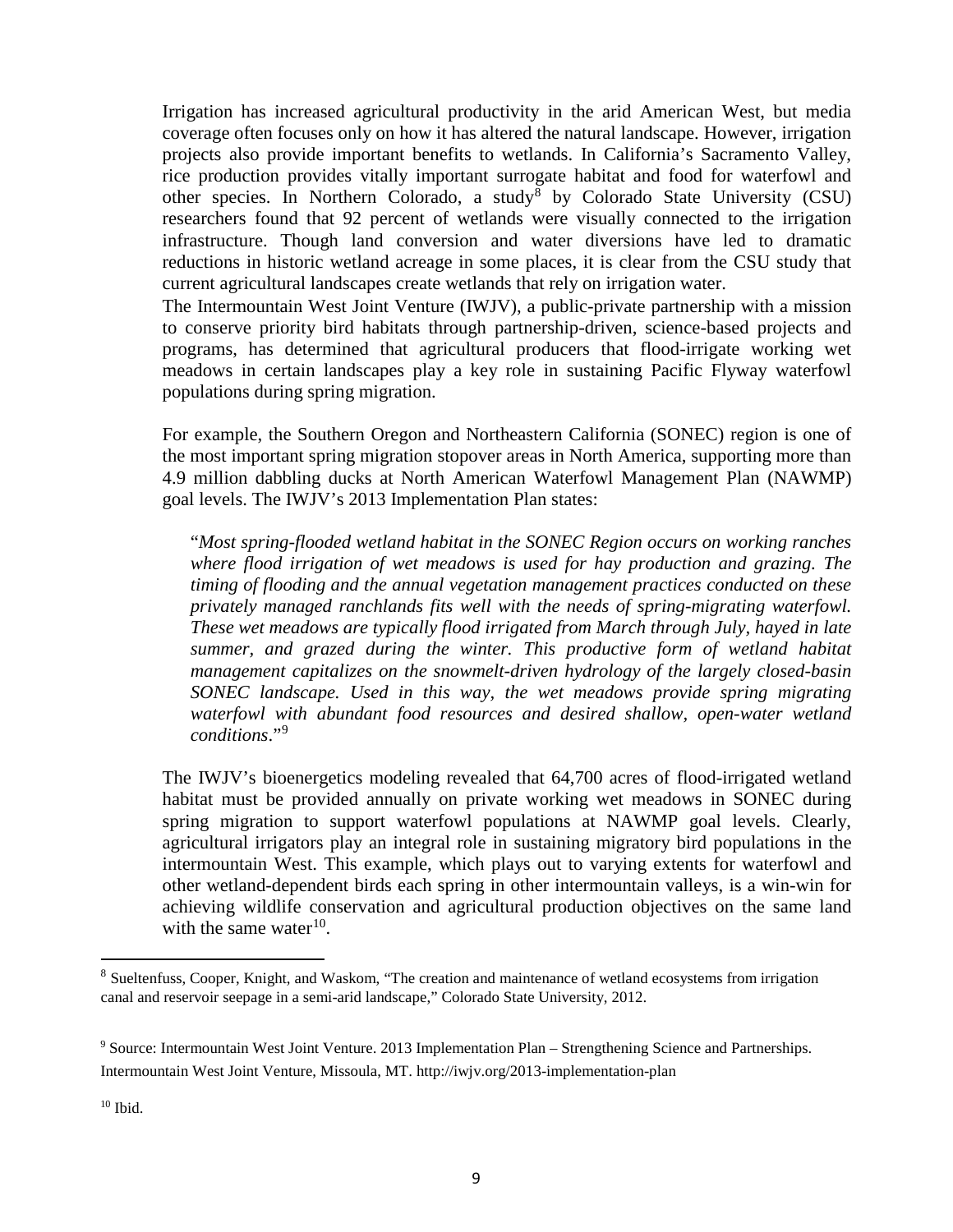### **B. Open Space Values Provided by Western Farming and Ranching**

Americans should appreciate the fact that Western farming and ranching operations provide valuable open space. In the Southern Rockies, for example, 43 percent of the private land that is located adjacent to public lands is associated with a federal grazing lease<sup>11</sup>. The approximately 31,000 grazing permits on BLM and Forest Service lands are connected to more than 100 million acres of private land that ranchers utilize for sheep and cattle grazing during the rest of the year<sup>[12](#page-9-1)</sup>. What would happen to wildlife and open space if public land grazing were to end and the private lands were developed? Private lands provide most winter and riparian habitat for many wildlife species. Public lands, being less productive, cannot sustain healthy wildlife populations once the interspersed private lands are developed and reappear as housing subdivisions.

Conservation that works is conservation that works not only for natural communities, but for human communities as well. Actions that benefit one at the expense of the other are not truly conservation. City people want rural landowners to protect wildlife habitat, open space and provide ecosystem services, yet many landowners feel that city people take for granted these societal benefits, without so much as a thankful nod. Meanwhile, the economic reality is that our efforts to produce food and fiber are increasingly placed at risk by our global economy, by increasing regulation, and by cheap - and questionably safe -food from offshore. The rift between the West's rural and urban societies can be overcome only when we appreciate what each contributes to our collective quality of life and the natural interdependencies that bind us.

#### C. **Working Landscapes and the Protection of Biodiversity**

Alongside water, and in many cases directly related to it, Western agriculture also confronts the challenges of increased pressure to maintain biodiversity in working landscapes. Recent analyses and regional case studies<sup>[13](#page-9-2)</sup> suggest that formally-designated protected areas are not sufficient in size, heterogeneity or location to capture the bulk of North America's wild biodiversity within their boundaries. In the West, many elements of this biodiversity are better represented and safeguarded on private and tribal lands than on the highly-protected, specially designated public lands managed by federal agencies. A mosaic of private and public forests and rangelands that include protected areas, but are not limited to them, contributes more to maintaining biodiversity than protected areas alone. Ranch lands already serve as a buffer for public lands against invasive plants, domestic cats and dogs, and the danger of wildfires. We can encourage all appropriate land uses, but importantly, only to the degree that the land can sustainably accommodate those uses.

<span id="page-9-1"></span><sup>12</sup> Ibid.

<span id="page-9-0"></span><sup>11</sup> Richard L. Knight, "The Public- Land Grazing Debate is Over (and we won!)," *Working Ranch Magazine*, Spring 2009.

<span id="page-9-2"></span><sup>&</sup>lt;sup>13</sup> Gary P. Nabhan, Richard L. Knight, and Susan Charnley, "The Biodiversity that Nature Reserves Can't Capture: How Western Ranches, Tribal Grazing Lands and Private Forests Sustain Ecosystems and Their Diverse Species" in Saving the Wide Open Spaces, 2011.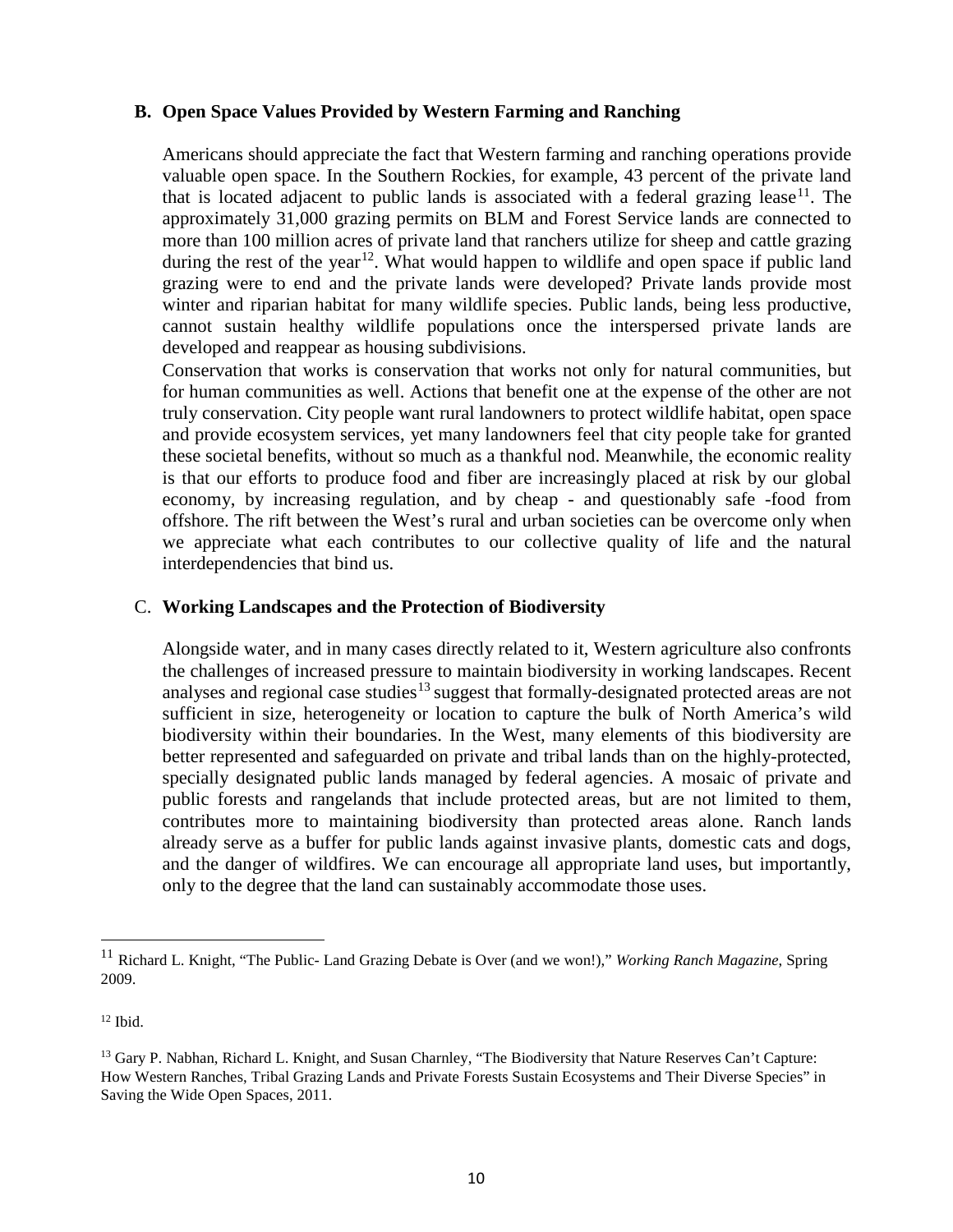We do not have to sacrifice production for conservation – we can achieve both objectives. However, we need time to make this happen, and a critical step that could be taken to help would be to place a 10-year moratorium on the loss of grazing Animal Unit Months (AUMs) in order to come up with a long-term balanced plan to integrate food production with conservation practices. We cannot afford to lose any more producers while this process takes place, through which we can:

- Work across administrative boundaries rather than staying within them;
- Integrate social capital with ecological and economic dimensions;
- Encourage bottom-up participation rather than top down initiatives;
- Increase success, reduce expense and eliminate working at cross-purposes through improved interagency cooperation, which would, for example, complement the role of the Natural Resources Conservation Service (NRCS) in regards to water quality. The Interior Department Partners for Fish and Wildlife Program demonstrates a workable process to reconcile inherent conflicts brought about by multiple demands and;
- Explore the nexus where the federal government owns the land and the states control the water.

Above all, we need to empower local watersheds to provide leadership, and problem-solve in a unique, locally-driven manner.

# **D. Support for the "Partners" Approach**

The Alliance supports the efforts of a group within the U.S. Fish and Wildlife Service (USFWS) called "Partners for Fish and Wildlife" that helps to fund habitat work on private lands. This program already has the infrastructure and relationships with landowners to get effective habitat work done for endangered species. They have projects on the ground all over the country and are doing yeoman's work to preserve habitat for toads in Nevada, Sage Grouse in Wyoming, and the Mountain Plover in Colorado, to name just a few success stories.

The Partners program is successful because it employs experts who are on the ground, working with landowners, instead of crafting mandates via biological opinions from farremoved government offices. These federal officials recognize that if a species exists and thrives on a property—public or private—the practices that currently occur on that property will not harm and could possibly protect that species. So - they learn to recognize, for example, that sage grouse are vulnerable to predators, and that areas where ranchers run sheep tend to have heavy predator control. They take the time to respect the observations of local landowners, who every day see thriving sage grouse populations on their lambing areas. Working with landowners, they gain an understanding and shared belief that the predator control that takes place on private lambing grounds has helped to keep the sage grouse in those areas healthy.

The Partners for Fish and Wildlife is uniquely positioned to fulfill the direction of the ESA for the USFWS to manage threatened and endangered species. The funding for USFWS should be fundamentally re-prioritized to move dollars away from the "regulatory hammer"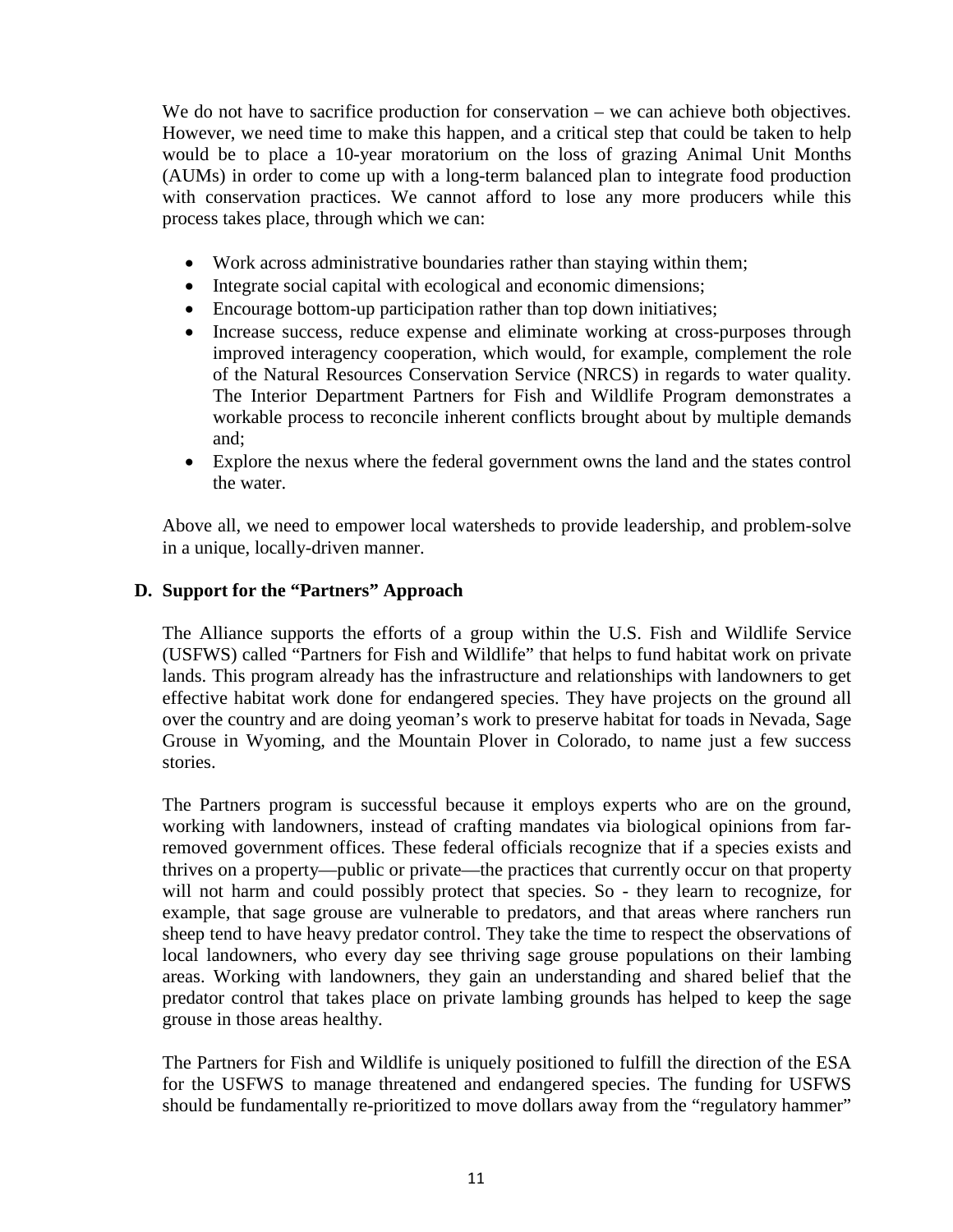approach used by some ESA regulators within the agency and towards the Partners program.

## **E. Payment for Ecosystems Services (PES)**

Western farmers and ranchers can also play a key role in using their lands, water and management practices as tools to engage in payment for PES projects. A PES scheme creates opportunities for partnerships with landowners, business, NGOs, and agencies that can significantly improve the environment, business climate, and quality of life within Western watersheds. A voluntary system of payments may be more socially acceptable and effective than extensive additional regulation. Critical discussion and reflection in the Western farm and rangelands community about PES and market-based approaches more generally is essential. A well-designed PES program can make a ranching or farming operation even more viable.

We need to determine the role for PES. As experimentation with PES expands in farming communities and rangeland systems across the United States, it will be important for ranchers, practitioners, researchers, companies, public agencies, and other stakeholders to investigate, collaborate and critically reflect upon PES design, implementation and evaluation. Existing programs can inform and expedite the development of new programs. Similarly, pilot tests of new approaches are likely to help existing programs become stronger and identify opportunities for expansion. The adjacent sidebar highlights some specific models.

Alongside PES experimentation, it will be necessary to document and evaluate desirable and undesirable outcomes to determine whether the approach is advancing or compromising rangeland sustainability. For everyone involved, questions must be addressed. Will PES programs actually help society better manage ecosystem services that are integral to human wellbeing? Is it appropriate to "commodify" and price rangeland ecosystem services in the marketplace? What happens if technological substitutes for ecosystem services become cheaper, and therefore the economic argument for ecosystem service protection is removed? Is there a solid scientific basis justifying the ecosystem service benefits that are being paid for? Are landowners in a position to adopt new management practices that will deliver enhanced ecosystem services, and will PES payments lead to more diversified and robust ranch business models?

#### **F. Concerns with U.S. Fish and Wildlife Service Mitigation Policy**

On November 3, 2015, the President issued a Memorandum entitled "Mitigating Impacts on Natural Resources from Development and Encouraging Related Private Investment." Within our membership, there have been growing concerns that the Memorandum's standards exceed statutory standards set in law by Congress and will result in further regulatory confusion and burdens. There are very polarizing views on the issue; reminiscent of the WOTUS rule. The Memorandum directed all federal agencies that manage natural resources to avoid and minimize damage to natural resources and to effectively offset remaining impacts, consistent with the principles declared in the Memorandum and existing statutory authority. Under the Memorandum, all federal mitigation policies are directed to clearly set a net benefit goal or, at minimum, a no net loss goal for natural resources,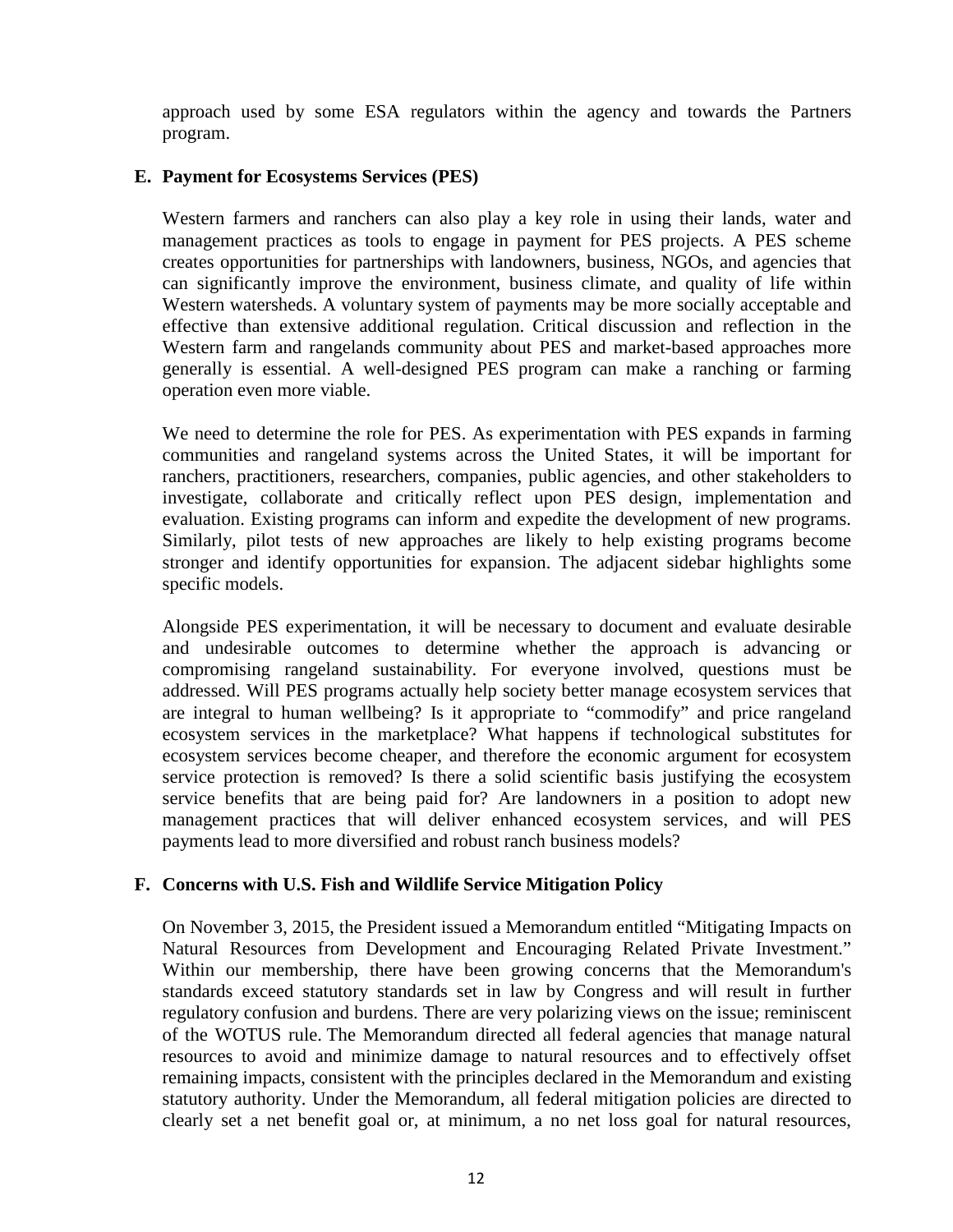wherever doing so is allowed by existing statutory authority and is consistent with agency mission and established natural resource objectives.

In response to the Memorandum, on March 8, the USFWS announced proposed revisions to its Mitigation Policy that has guided USFWS recommendations on mitigating the adverse impacts of development on fish, wildlife, plants, and their habitats since 1981. The revised policy provides a framework for applying a landscape-scale approach to achieve, through application of the mitigation hierarchy, a net gain in conservation outcomes, or at a minimum, no net loss of resources and their values, services and functions resulting from proposed actions.

The goal of providing a mitigation framework for conservation using the mitigation hierarchy is laudable. What is particularly noteworthy here is the new broad scope of public and private activities USFWS is seeking to reach through the policy. According to the proposal, "the Service is authorized to recommend or require mitigation [for those resources] that contribute broadly to ecological functions that sustain species." For example, the Fish and Wildlife Coordination Act covers all classes of wild animals, and all types of aquatic and land vegetation upon which wildlife is dependent. The proposed policy also cites NEPA for authorizing protection of habitat and landscapes. Even though this broad assertion of authority "may overlap with that of the States", the USFWS proposes no mode of accommodation between these coordinate levels of federal government.

Section 10 of the ESA authorizes USFWS to regulate private "take" of species, including the authority to mitigate the take. As discussed above, the current proposal reaches far beyond threatened and endangered species to authorize "recommendations and/or requirements" for all private actions affecting habitat. No comment is offered on how USFWS will discharge this large new workload when Congress has not provided the financial resources for executing the current portfolio of responsibilities. Nor is any comment offered on how USFWS will coordinate its new responsibilities with similar duties carried out by other federal agencies. Additionally, the proposal suggests no mechanism for how USFWS will engage and encourage landowners to participate in this new, significant federal requirement for land use. As the proposal explains: "The Service will provide mitigation recommendations under an explicit expectation that the action proponent . . . is fully responsible for implementing or enforcing the recommendations."

We are currently working with other Western resource interests to develop comments on this proposed policy, which I urge your Committee to monitor closely and engage on, as necessary.

#### **G. Concerns with Other Administrative Proposals**

There are numerous other threatening non-water related regulations and actions that have demanded our attention recently.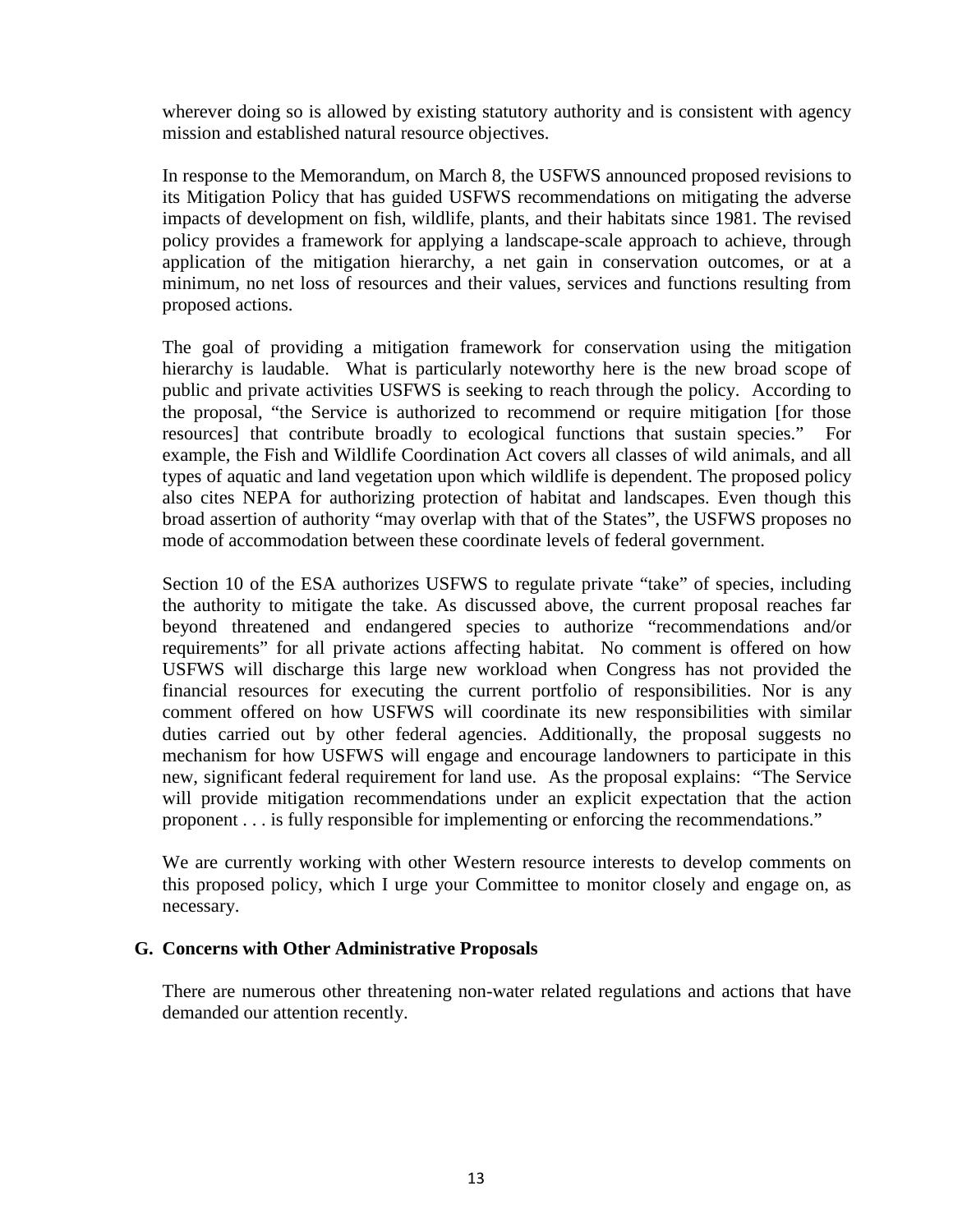I will not discuss these in detail, but here are just a few of the more troubling examples:

- **BLM/U.S. Forest Service (USFS) Plan Amendments addressing sage grouse** impose unrealistic vegetative standards which cannot be met. In most areas, these standards will lead to reduced livestock grazing or changes in season of use.
- **BLM Planning Rule 2.0**. envisions planning on a broader scale with reduced emphasis on analysis of local socio-economic impacts.
- **Proposed Grizzly Bear Delisting for Wyoming** expands grizzly bear protections into areas previously determined to be "socially unacceptable". This proposal is troubling to the grazing industry because it emphasizes reduction of livestock conflicts through "voluntary" permit relinquishments.
- **USFS Big Horn Sheep Risk of Assessment** evaluates the risk of big horn/domestic sheep interaction based solely on a questionable analysis of recorded forays of individual big horn rams.
- **Livestock grazing reductions to accommodate excessive wild horse populations.** This is happening today in Nevada.

Other proposals that will impact Western farming and ranching operations are Department of Transportation regulations impacting the transportation of livestock, the USFWS listing of the wolverine, and rules and regulations proposed by the Department of Labor on the H2A program and the need for employees to tend sheep, bees and other livestock. I would be happy to provide further information on any of these troubling developments following today's hearing.

## **H. Future Role of the Government**

We are proud of our organization's track record and of the relationship we have with the Department of Interior, Reclamation, Congress, and other proactive NGOs. I believe we are seen as credible leaders in the Western water arena on both sides of the aisle, as evidenced by more than 50 invitations to appear before Congressional committees since 2005.

The Alliance worked hard to create the Western Agriculture and Conservation Coalition, a collaborative effort intended to find ways to improve the environment, protect Western irrigated agriculture, and keep farmers and ranchers in business. Other members of our coalition include The Nature Conservancy, California Farm Bureau Federation, Environmental Defense, Wyoming Stockgrowers, Trout Unlimited, and the Irrigation Association, to name a few. I also represent the Alliance on the advisory committee of the AGree process, a long term, collaborative initiative that seeks to transform U.S. policy affecting the food and agriculture system at home and abroad.

It is critical to assess what the future role of government will be. There is tremendous uncertainty as to the effects of federal budget restraints. Right now, government programs and federal laws are also creating winners and losers. For example, federal ethanol policy works for Midwestern corn growers, but hurts the livestock industry which relies on corn for feed. Laws and regulations like those imposed by the ESA are being implemented differently in different parts of the country depending on judicial circuit rulings. Producers in the Eastern United States have not experienced the regulatory hammer approach